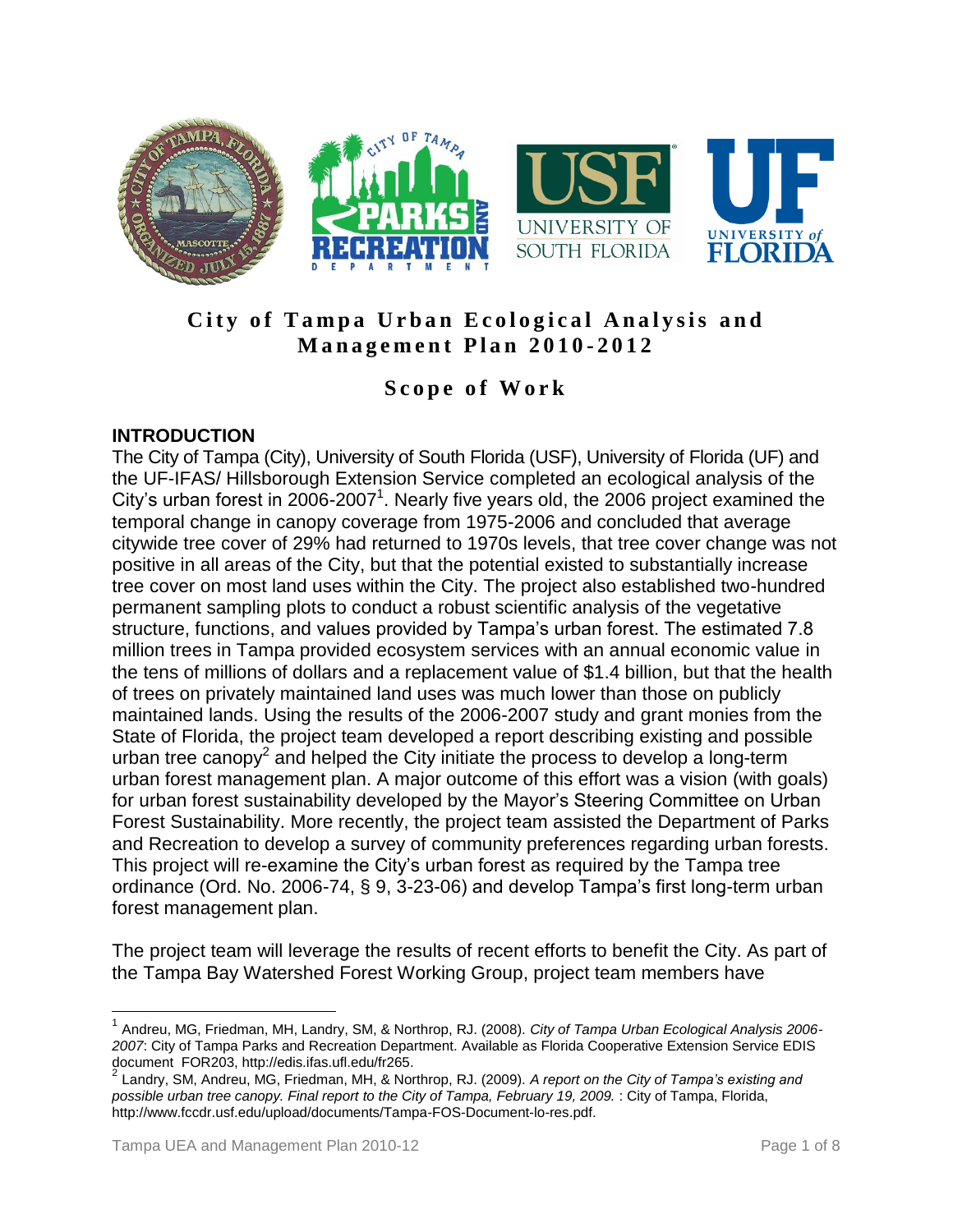conducted several scientific and applied research projects to better understand the social, physical, ecological and economic dimensions associated with urban forest management in the Tampa Bay area. Research funding from sources other than the City have contributed to knowledge that will be shared with and used by the stakeholders who will participate in the development of the City of Tampa Urban Forest Management Plan.

The purpose of this project will be three-fold:

- 1. To re-inventory Tampa's urban forest in order to complete a 5-year update to the Tampa Urban Ecological Analysis (UEA);
- 2. To utilize both new and previously collected field and remote sampling information to conduct a detailed analysis of structural and spatial change to Tampa's urban forest since 2006; and
- 3. To develop a science-based, publicly-supported, fiscally responsible Urban Forest Management Plan based on the vision and goals developed by the Mayor's Steering Committee on Urban Forest Sustainability.

The project will be lead by members of the unique research team representing the City, USF, UF, IFAS and nationally recognized urban researchers from the USDA Forest Service and the Spatial Analysis Laboratory of the University of Vermont.

# **PROJECT GOALS & OBJECTIVES**

The primary goals of this project are to guide the City in the development of a comprehensive Urban Forest Management Plan, including specific recommendations on policies, procedures and practices, and to provide the information required by policy makers, planners, utilities, environmental managers, businesses and citizen volunteers to optimize the benefits and values of the urban forest while minimizing management costs. This project will demonstrate Tampa's commitment to becoming a sustainable city by both building upon the latest scientific knowledge and by using innovative approaches that will serve as a model for other US cities. Although the efforts outlined in this project are designed to be interrelated and complementary, this scope of work is organized according to two major tasks: task one is the development of the Urban Forest Management Plan; and task two is the re-inventory and update to the *City of Tampa Urban Ecological Analysis 2006-2007* and the *Report on the City of Tampa's existing and possible urban tree canopy* as well as the detailed change analysis that will allow the City to understand the dynamics of their urban forest. These tasks are outlined below.

# **PROJECT TASKS**

#### *Task 1: Development of an Urban Forest Management Plan*

In cooperation with the Office of the Mayor and the City Council, the project team will develop a comprehensive Urban Forest Management Plan (Management Plan). The Management Plan will use the 5-year urban forest inventory cycle set by City Council to monitor progress and update the plan's goals and objectives. We will accomplish this through an open, inclusive and collaborative stakeholder driven process that builds upon the results of existing and proposed analysis of the urban forest. Work efforts to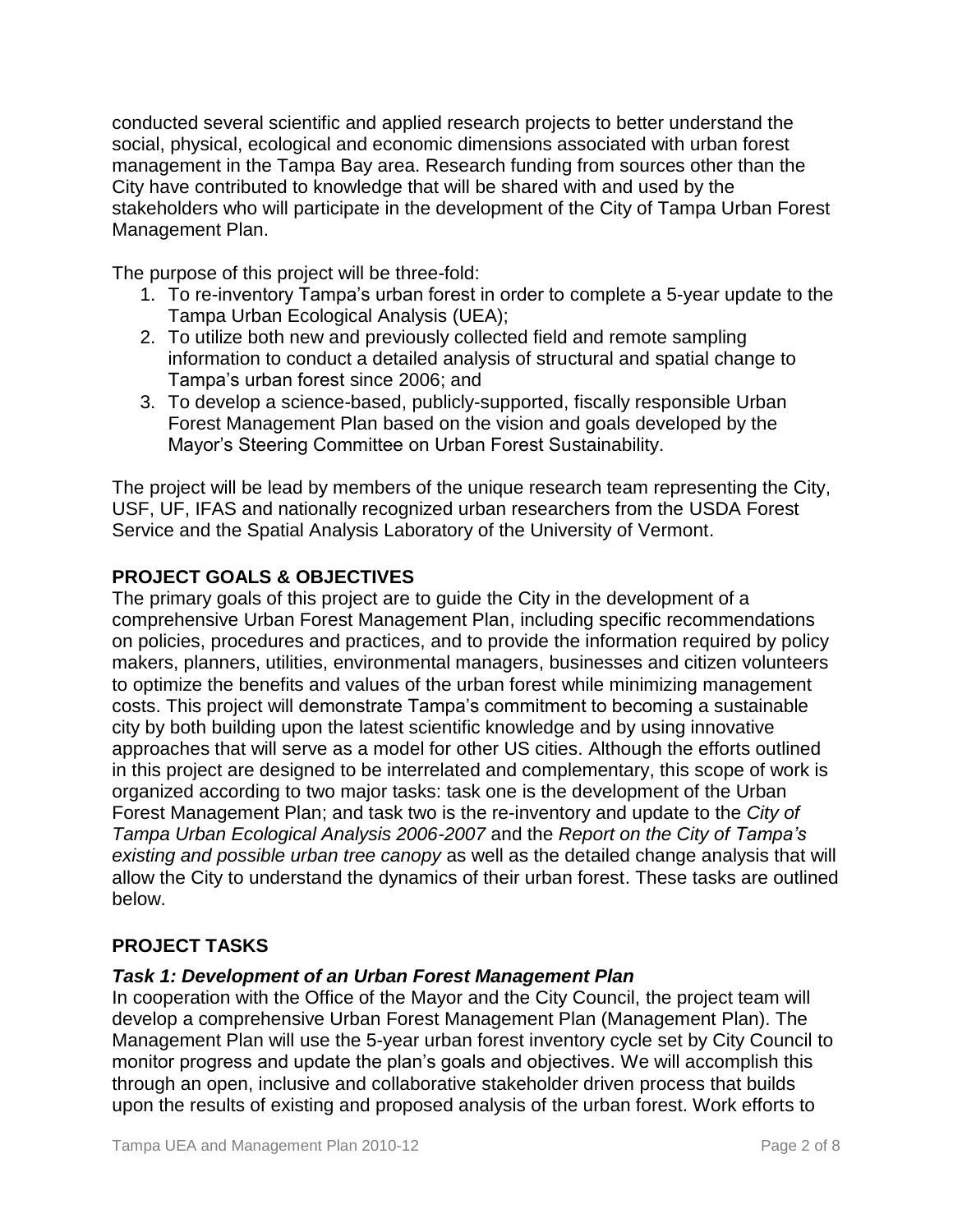support the development of the Management Plan are outlined below in chronological order. Based on revised ideas to better achieve project goals, and with agreement with City staff, the specific order of tasks and exact specification of work efforts may differ slightly from this original project plan. The following is an outline and brief description of specific efforts.

### Subtask 1.1 Community Preferences Survey and Analysis

The project team will conduct a survey of City of Tampa neighborhood association members to identify the perceptions of community members regarding the urban forest. Survey results will be analyzed within the context of the Urban Ecological Analyses, mission and goals statement the Mayor's Steering Committee on Urban Forest Sustainability, and Forest Opportunity Spectrum. To encourage a continuing dialogue with residents and inform the future development of the Management Plan the results of the survey will be presented in a public and advertised meeting of the Tampa Homeowner's Association of Neighborhoods.

## Subtask 1.2 Organization of a Technical Advisory Committee

In cooperation with the Office of the Mayor and the City Council, the project team will organize a Technical Advisory Committee (TAC) whose members will represent the various City departments that use, manage or otherwise impact the ability of the City to sustain its urban forest resources. The anticipated role of the TAC will be to support the development of the Management Plan through the provision of needed technical information, practical advice, and periodic review of the Urban Forest Management Plan at various stages of development.

#### Subtask 1.3 Verification of Goals and Generation of Alternatives for Action

The project team will organize a series of facilitated and structured meetings with the TAC and stakeholders identified by the City of Tampa to verify and prioritize the initial set of goals identified by the Mayor's Steering Committee on Urban Forest Sustainability; generate alternatives for action; select the preferred action alternative; and evaluate the preferred alternative relative to existing public policies, fiscal constraints and the City's internal organizational structure.

# Subtask 1.4 Generate Urban Forest Master Plan

The development an Urban Forest Master Plan will be guided by information generated by the 2007 Urban Ecological Analysis, 2010 Social Survey and outcomes from the goal verification and action strategy sessions (subtask 1.2). The final plan will contain measureable objectives and monitoring criteria addressing such issues as the development of a comprehensive green infrastructure system including a citywide streetscape plan; regeneration, maintenance and development of a mature canopy; integration of the Urban Forest Master Plan into land use planning and zoning activities; and recommendations to focus volunteer initiatives and educational efforts. The final 'draft' plan will be reviewed for comments by both the TAC and stakeholders identified by the City of Tampa. Comments will be used by the project team to further refine the final Urban Forest Management Plan. The 'proposed' Urban Forest Management Plan will be presented to the Mayor's Executive Committee, City Council, the TAC and stakeholders identified by the City of Tampa.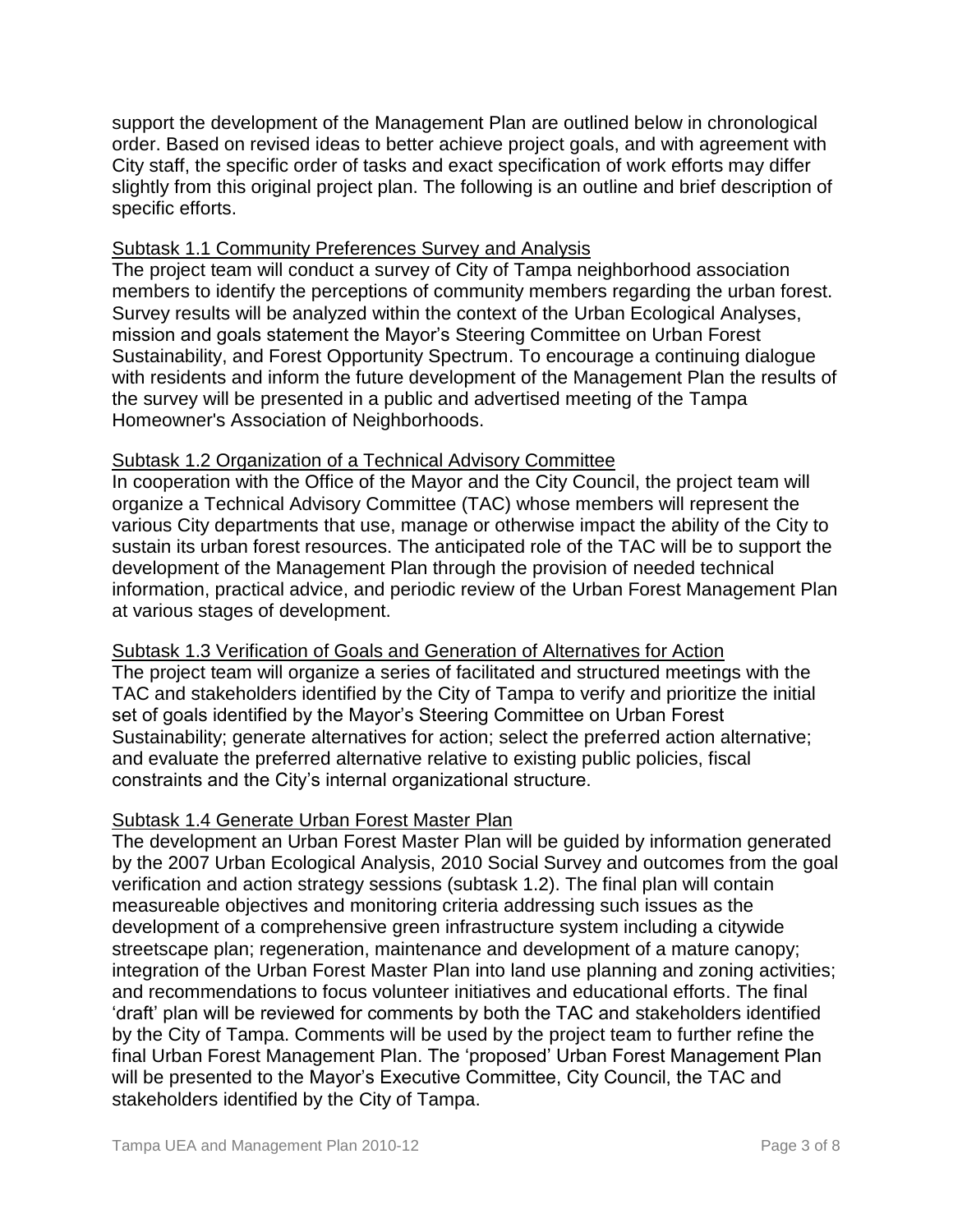Task 1 Deliverables:

- 1. The project team will plan and facilitate ten (10) meetings: two (2) meetings with the Mayor's Steering Committee on Urban Forest Sustainability, four (4) TAC meetings, four(4) open forums for city residents, and meetings as required with the Office of the Mayor and/or City Council
- 2. Urban Forest Master Plan in PDF format
- 3. Five-hundred color copies of the executive summary report
- 4. Web pages hosted as part of the Tampa Bay Forest Working Group website to provide public access to meeting minutes, interim reports and final Management Plan
- 5. Presentation of project results to The Mayor's Executive Team,City Council, Parks and Recreation Department, and two additional presentations to be determined by the City
- 6. Citizen and neighborhood volunteer efforts will use the Community Forest Steward Program (University of Florida/Hillsborough County Extension)

## *Task 2: Re-inventory Tampa's Urban Forest*

The primary goal of this task will be to re-inventory Tampa's urban forest, producing comparable deliverables as the 2006 Tampa UEA (City of Tampa Parks and Recreation Dept. PO#POPR07100305). The research approach for task one will include detailed mapping of the urban forest utilizing remote sensing technologies, field sampling techniques to quantify the structure of the urban forest, and scientifically proven modeling techniques to evaluate the economic benefits and ecosystem services provided by Tampa's urban forest. Research objectives for this task includes the following major components:

- Map the extent of tree cover within the City and quantify tree cover with respect to several important factors, including, but not limited to: land-use; neighborhood; sociodemographic properties; parcel attributes; land values; and right-of-way characteristics.
- Revisit the 200 permanent field plots, located to represent all land uses within the City, to measure tree and forest structural and ecological characteristics, and to model forest health, diversity, age, condition and the associated economic benefits and ecosystem services.
- Take advantage of the availability of five-year detailed monitoring information and by one of the first US cities to conduct a change analysis designed to understand the sustainability, future outlook, and management needs of the urban forest.

In addition to updating the information provided within the 2006-2007 Tampa UEA, the deliverable for this task will include updated maps describing the distribution of existing and potential tree canopy, and geographic information systems and other data products for use by City of Tampa staff. The subtasks below provide a brief description and outline of the project team's approach to completing this task.

#### Subtask 2.1: Project Planning

A primary goal of this first subtask will be to determine the detailed work efforts, schedule, and products to be delivered by task two. As with the previous (ie 2006) UEA,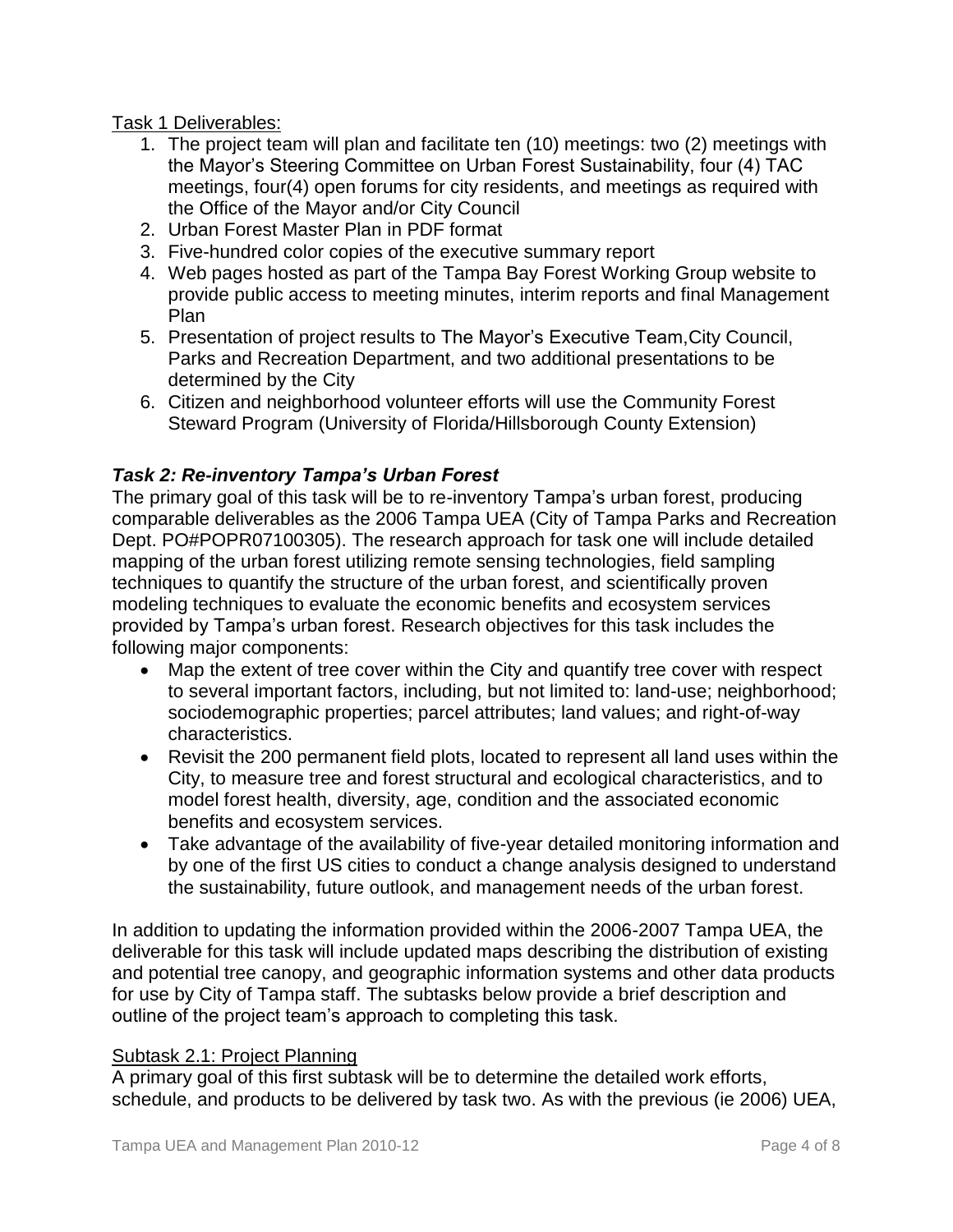the raw data collected during the field sampling and remote sensing efforts will fuel much additional analysis beyond the scope of this one project. It is thus prudent to review and discuss the methods to be employed, planned analysis to be performed, and the products and formats to be delivered. The project team will host a planning meeting with City staff to discuss these details, and if necessary and within the constraints of the budget, make minor adjustments to the scope of the project.

#### Subtask 2.2: Urban Forest Analysis using Remote Sensing Techniques

The purpose of this task will be to utilize remote sensing techniques with recent satellite imagery in order to analyze the citywide urban forest. Using the latest high-resolution satellite imagery, on the ground image calibration procedures, and advanced image analysis techniques, the project team will characterize the tree canopy and other vegetation cover at the scale of the property parcel within the City of Tampa. Unlike the 2006 UEA, this project will benefit greatly by the ability to plan and schedule the collection of satellite imagery. Image collection will be planned for late spring 2011 in order to remain comparable to the April timeframe used during 2006 and earlier efforts<sup>3</sup>. Concurrent with the scheduled dates of image collection, the project team will conduct on-the-ground sampling in order to determine the spectral signature of select tree species and calibrate the satellite imagery to at-ground reflectance. The result of this effort will produce a very high resolution imagery dataset of the City of Tampa suitable for additional future analyses by the City or external researchers (e.g. reduction in stormwater runoff by the tree canopy). In other words, the City will benefit from the knowledge provided by the unfunded work efforts of researchers who study Tampa using the 2011 imagery dataset collected for this project (e.g. including academic publications<sup>4</sup>). The project team will employ object-based techniques to develop a 2011 tree canopy classification dataset suitable for the analysis of individual trees and tree patches (e.g., estimated number and size of trees located within the public right-of-way) and comparison with 2006 tree canopy.

#### Subtask 2.3 Inventory Field Work and UFORE Analysis

The purpose of this subtask will be to monitor the permanent field plots located within and near the City of Tampa randomly located as part of the 2006 study. During the spring and summer of 2011, the project team will conduct field sampling of these 200 plots following the methodology outlined by the U.S. Forest Service UFORE (urban forest effects model) and modified during the 2006 study. Although the project team was able to gain access during the 2006-7 sampling period to all field plots located on private lands, re-visits to some plots may not be feasible due to property owner restrictions. Data to be collected will include, for example: plot tree cover, tree species, DBH, height, crown width, health, ground cover, distance and direction to buildings, and other parameters. Analysis of the field results will provide information related to the

 3 Campbell, KN, & Landry, SM. (1999). *City of Tampa urban ecological analysis*. Tampa, Florida: University of South

Florida, Florida Center for Community Design and Research. 4 Pu, R. (2010). Mapping urban forest tree species using IKONOS imagery: Preliminary results. *Environ. Monit. Assess.*; Pu, R, Landry, SM, & Yu, Q. (Accepted). Object-based urban detailed land cover classification with high spatial resolution IKONOS imagery. *Int. J. Remote Sens.*; Landry, SM, & Pu, R. (2010). The impact of land development regulation on residential tree cover: An empirical evaluation using high-resolution IKONOS imagery. *Landscape Urban Plann., 94*(2), 94-104.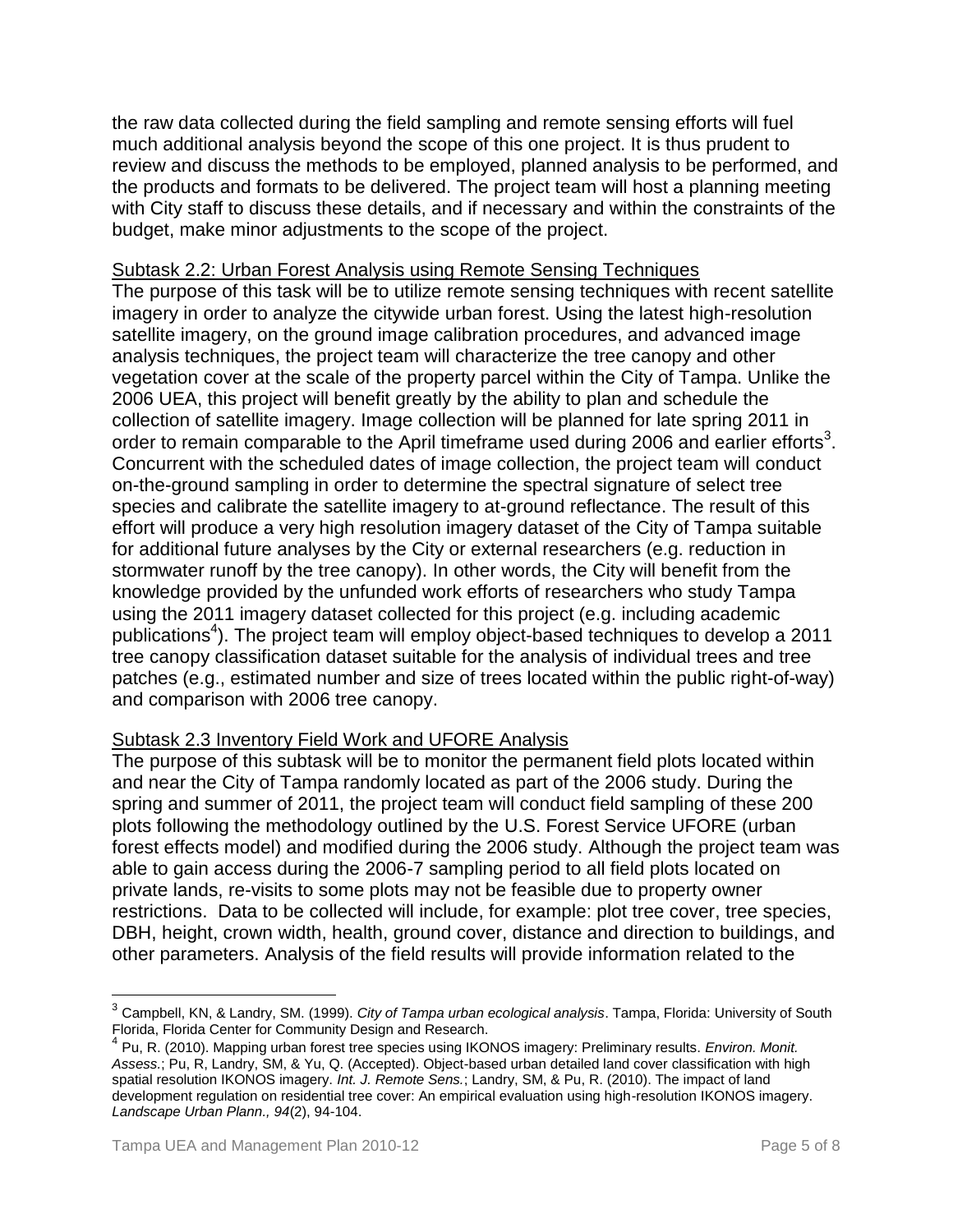physical structure and health of the urban forest as well as the economical benefits and ecosystem services trees provide in the urban environment. The UFORE model application maintained by the US Forest Services will be used to estimate ecosystem services, while other statistical techniques will be used to provide descriptive structural and diversity characteristics.

### Subtask 2.4 Report Preparation & Data Analysis

The project team will produce a single final report with all of the same components as the *City of Tampa Urban Ecological Analysis 2006-2007* and the *Report on the City of Tampa's existing and possible urban tree canopy*. In addition to fifty (50) color printed and bound copies, the final report will be provided in PDF format that includes an active (ie clickable) table of contents. GIS data layers created during the project, including the satellite imagery and classified tree cover, will be provided with appropriate metadata in an ArcGIS compatible format for distribution by the City. Finally, the project team will develop up to ten web pages for use on the TampaGov.net website to highlight the results of tasks one and two, and provide access to the PDF version of the full report.

Analyses to be performed and provided in the final report, at a minimum, are as follows:

- Citywide tree canopy temporal change from 2006-2011;
- Tree cover summarized by neighborhood; land use; socio-demographic properties; parcel attributes; land values; and right-of-way characteristics;
- Maps and summarized describing the distribution of existing and potential tree canopy for different land use categories, including right-of-way;
- Tree species diversity summarized by land use;
- Citywide and land use specific tree species abundance;
- Density of trees by land use category;
- Tree species size distribution;
- Tree, shrub and ground cover estimates by land use category;
- Leaf area by tree species;
- Relative health of trees by species and land use;
- Relationships between tree age and health in right-of-ways and public land uses;
- Residential heating/cooling energy savings and  $CO<sub>2</sub>$  emissions avoided
- Estimated air pollution removal by trees, including carbon monoxide (CO), nitrogen dioxide (NO2), ground-level ozone (O3), particulate matter (PM10), and sulfur dioxide (SO2);
- Carbon dioxide (CO2) storage and annual sequestration amounts by tree species, size class and land use; and,
- Estimated compensatory (ie replacement) value of trees in Tampa by land use;

# Subtask 2.5: Analysis of Urban Forest Change in since 2006 in Tampa

This project will be one of the only studies nationwide to conduct a re-inventory of field plots and second UFORE analysis, combined with an updated detailed urban tree canopy cover classification. The data provided by these efforts will be an invaluable information resource to understand the sustainability, future outlook, and management needs of Tampa's urban forest. The purpose of this task will be to select and conduct specific analyses of 2006-2011 urban forest change, out of the many possible analyses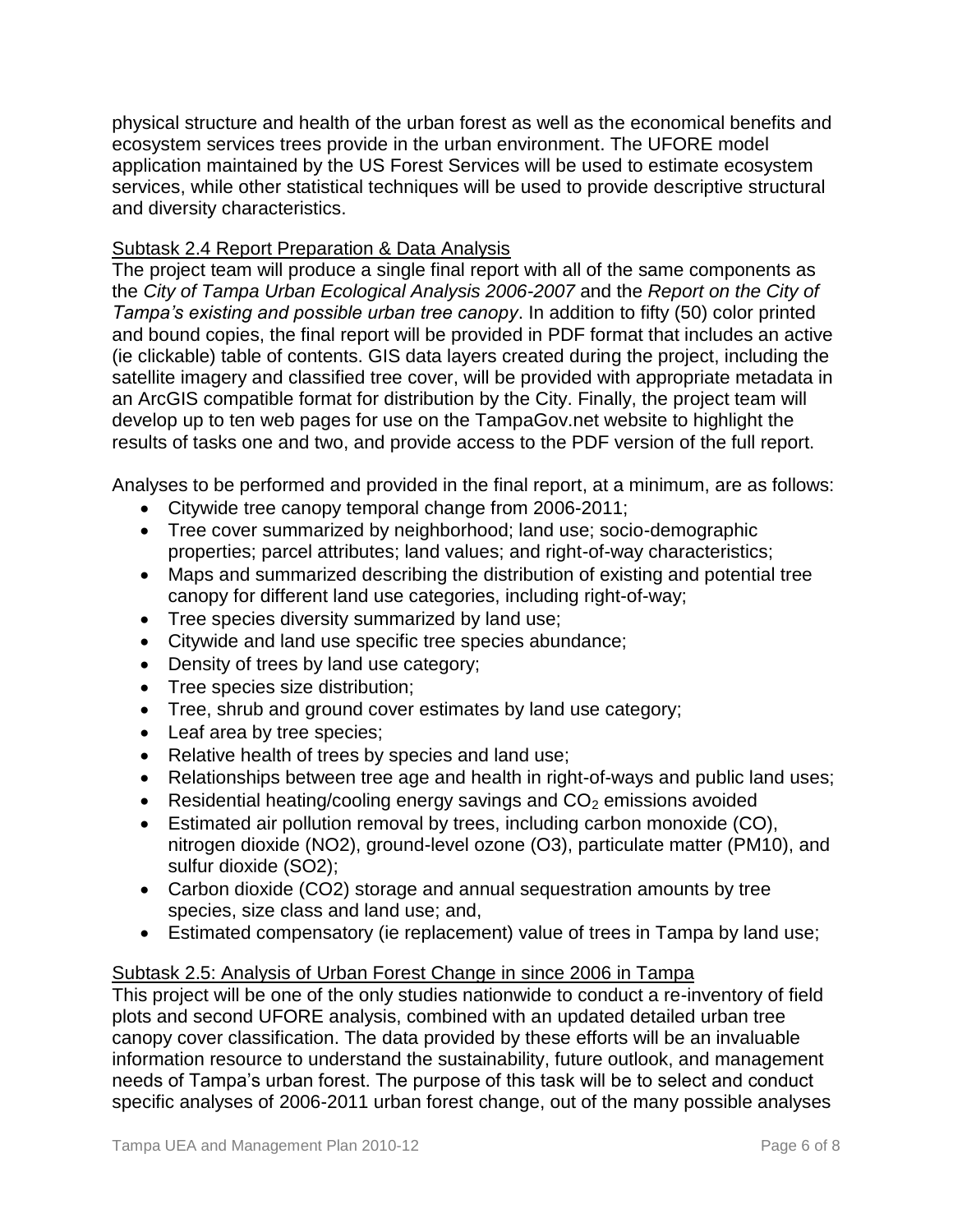supported by the data collection efforts. The research approach to be taken as part of this task will involve significant collaboration between the project team and City of Tampa staff. As a follow up to subtask 2.1, the project team will work with the City during planning meetings to refine the specific change analyses to be performed. City staff from multiple departments, including those responsible for utility management and growth management, will be consulted in order to identify analysis priorities. Specific change analysis to be performed in conjunction with this project will be contingent upon the approval by designated project manager representing the City. Analysis results will be provided as a separate section within the same final report specified for Subtask 2.4. In addition, a separate executive summary will be developed as a stand-alone document to highlight the change analysis results.

Specific 2006-2011 urban forest change analyses are expected to include:

- Change to tree canopy cover by neighborhood, watershed, City Council District, planning area or other defined geographic areas of the City;
- Parcel-based changes to the extent of tree canopy cover, summarized by land use, property value, building age, and other parcel characteristics;
- Change to the extent of tree canopy cover with respect to estimates of sociodemographic change
- Land-use specific change in forest health, species diversity, and abundance;
- Changes to tree species and size class distributions on right-of-way and other public land use categories
- Citywide changes in forest composition; and,
- Citywide and land-use specific changes to estimated ecosystem services and economic benefits provided by Tampa's urban forest.

# Task 2 Deliverables:

- 1. Final report in PDF format
- 2. Change analysis executive summary report in PDF format
- 3. Fifty (50) color printed and bound copies of the final report
- 4. Five-hundred color copies of the Change analysis executive summary report
- 5. Up to 10 web pages hosted as part of the Tampa Bay Forest Working Group website to provide public access to all project results
- 6. GIS data layers compatible for use by City staff using existing software and information technology infrastructure
- 7. Development of a 20-40 minute PowerPoint presentation summarizing project results
- 8. Presentation of project results to The Mayor's Executive Team, City Council, Parks and Recreation Department, and two additional presentations to be determined by the City

# **PROJECT TEAM**

The project team will leverage existing expert knowledge, data resources, equipment and facilities to complete this project at no cost to the City. The project team will provide conventional forestry field equipment required of Task 2, including: GPS (sub-meter